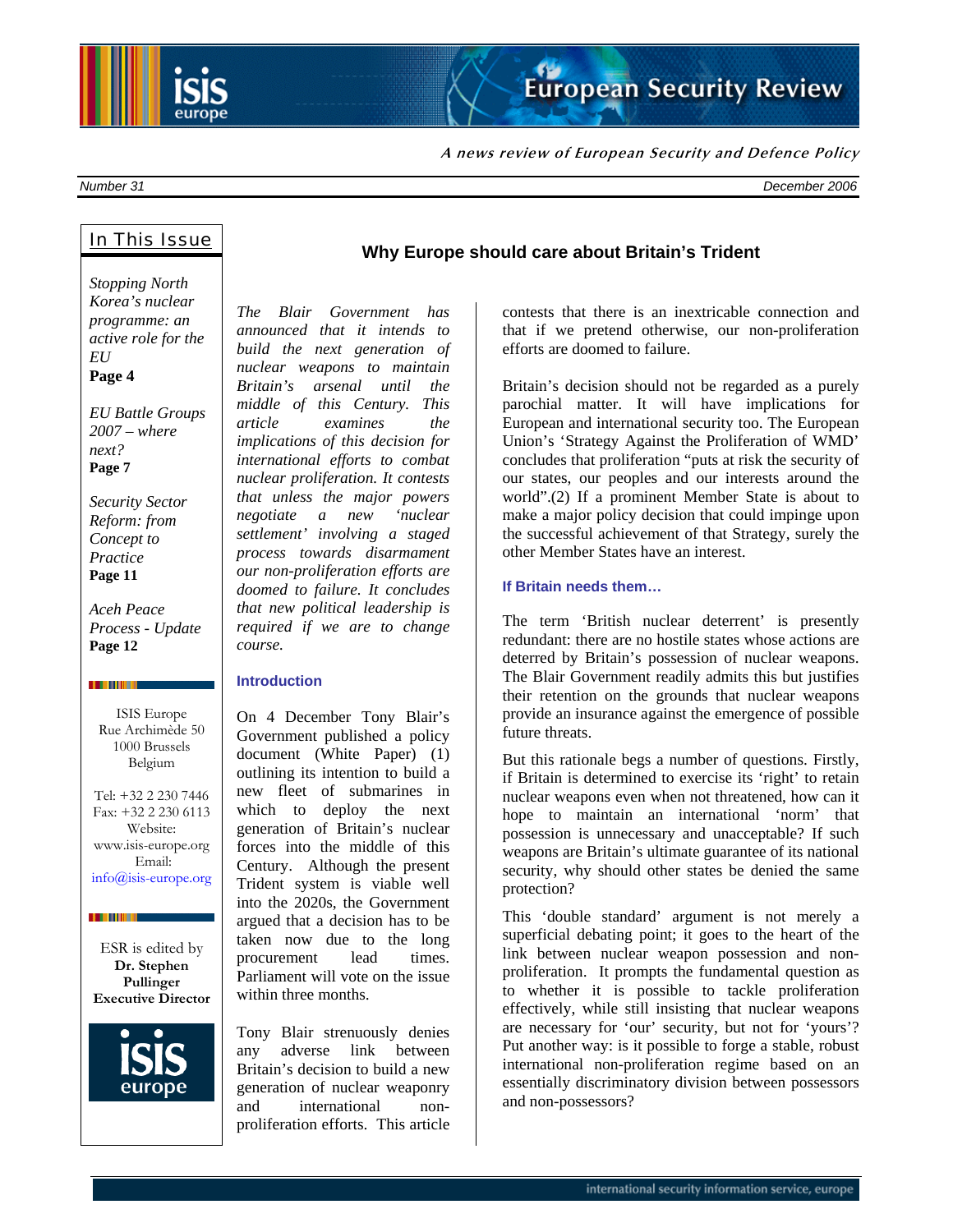There are those who believe that it is. After all, is not this exactly the distinction that the Nuclear Non-Proliferation Treaty (NPT) sustains? Yes it is: but only up to a point and for how much longer? The essential bargain contained in the NPT, between those States Parties who possess nuclear weapons and those who agree to forego them, was never intended as a permanent basis upon which to order the world. Most analysts now agree that the entire non-proliferation regime is creaking under the strain, and unless we address its underlying problems it may disintegrate with dire consequences for all of us.

## **Triggering a cascade of proliferation**

Many states that could have developed nuclear weapons chose not to do so. A serious minority, however, either did not join the NPT and developed nuclear arsenals of their own - India, Pakistan and Israel - or did join, but clandestinely failed to abide by its terms. The latter includes North Korea, which subsequently withdrew from the Treaty and has now tested a nuclear device, and Iran, which, while remaining inside the Treaty, is acquiring the capability to 'breakout' from its civil nuclear programme to build the Bomb.

These last two countries hold very real dangers: not only because they might be prepared to use their nuclear weapons, but also because of the impact their deployment may have on further proliferation in the Middle East and East Asia, respectively.

For how long could Saudi Arabia, Egypt and Turkey remain without nuclear weapons if Iran has them? Similarly, could we expect South Korea and Japan to sit on their hands while North Korea brandishes its Bomb? If Kofi Annan's proliferation "cascade" (3) is indeed triggered by such events, Taiwan, Algeria, Indonesia, Brazil, Argentina and others may follow too.

## **A frightening prospect**

If the world reaches this stage, then it will be hugely more difficult to deal with the problem. Imagine fifteen, twenty, perhaps thirty national nuclear weapon programmes. Massive new investment being poured into developing nuclear weapons, tons of weaponsgrade fissile material being produced, hundreds of people acquiring the knowledge of how to make nuclear weapons.

How many of these new proliferant states will be able to establish safe, secure, well managed programmes under centralized control – and how many not? Hopefully, they would all be able to develop robust command and control procedures that would function well in crises, but the expectation must be that a proportion will not. Some new proliferants may be democracies; others will be authoritarian regimes. Some governments may well be relatively stable, others far less so.

And all the time, on the fringes, would be the extremist and fundamentalist terrorist groups with growing opportunities to acquire the wherewithal to acquire nuclear weapons of their own. There would be many more potential A. Q. Khans around – willing to sell nuclear 'know how' and blueprints to the highest bidder?

To believe that such a world might settle at a new equilibrium of multiple deterrent relationships is dangerously complacent. Unpredictable governments developing weapons of mass destruction in volatile regions of the planet, with inadequate command and control mechanisms, reliant on "use them or lose them" doctrines, would vastly increase the risks of nuclear war – whether started deliberately or accidentally.

This is a vision of the future that should frighten every policy maker in every capital around the world. Most analysts probably believe this is the future towards which the world is now heading. Unfortunately, the world is split about how best to respond.

## **Losing the plot**

There are those, exemplified by the five acknowledged nuclear weapon states (also the five Permanent Members of the United Nations Security Council), which are prepared to believe that the present two-tier system of nuclear 'haves' and 'have-nots' is sustainable for the foreseeable future.

They insist that existing non-nuclear weapon states should continue to abide by their NPT obligations and that we should strengthen the non-proliferation regime - by tightening export controls, devising new mechanisms to interdict the transport of nuclearweapons-related materials, and seeking to 'mainstream' counter-proliferation policies within national legislative processes.

All of which is very laudable. Unfortunately, in parallel, none of the P5 has shown any indication that it is seriously contemplating divesting itself of nuclear weapons. Indeed, all of them appear intent on embedding their own nuclear weapons more deeply into national security strategies.

At the same time, the US has adopted a new preventive war fighting doctrine, talks about an "axis of evil", and is more willing to consider forcible regime change upon 'rogue' states. Essentially, the US would like to impose non-proliferation through *force majuere*.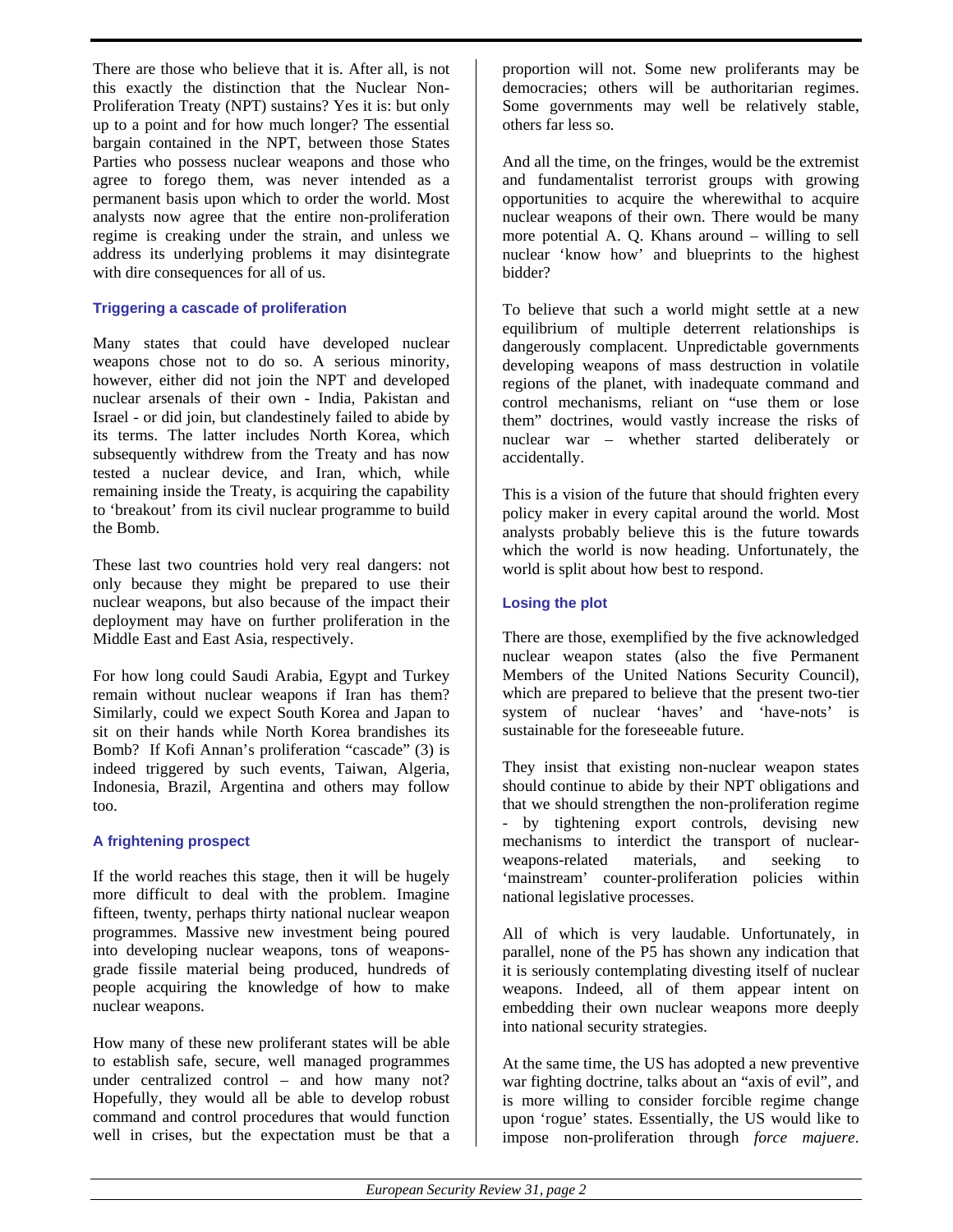Diplomatic engagement is scorned. Potential 'rogue' proliferants are isolated by the international community, subject to sanctions and ultimately threatened with forcible regime change, and thereby become too frightened of the consequences of embarking on proliferation.

The major problem with this one-dimensional approach is that it refutes the possibility that states will draw another conclusion, namely, that the only means by which US intervention can be deterred is through possession of nuclear weapons. What happens then? The remaining options appear extremely limited.

Today, we are faced with a North Korean regime having withstood US 'sabre rattling' – that is sufficiently emboldened to test a nuclear device. Tehran feels even stronger. With President Bush politically weakened by the Iraq debacle, President Ahmadinejad knows that the US's ability to prevent an Iranian weapons programme is severely constrained.

Hence, present policies have led us to the point at which we are confronted with two countries apparently determined to become the ninth and tenth nuclear weapon states in the world (with all the regional proliferation consequences already outlined above). On top of that, Israel, India and Pakistan are being feted rather than punished for having developed nuclear arsenals outside of the NPT.

Confronted with nuclear weapons in the hands of new and dangerous governments, with the non-proliferation regime apparently crumbling, and with the established nuclear weapon states continuing to assert the crucial importance of nuclear weapons for their own security – how will other world leaders respond?

They might be forgiven for concluding that in order to remain secure they need nuclear weapons too, or at least to get to a point at which possession becomes a viable option. Having witnessed the recent US/India nuclear deal, they may also calculate that once they have acquired nuclear weapons and everyone gets used to the idea, they will be treated with an elevated international status and any sanctions (perhaps) initially imposed will soon wither away.

This dual discriminatory approach of threatening regime change on 'rogue' states we dislike, while failing to take serious action against 'friendly' states that develop nuclear weapons outside the NPT, is not serving the cause of non-proliferation. In fact, it may be achieving precisely the opposite effect.

## **Changing Course**

The other school of thought, whose views were most recently articulated by the UN Secretary General, Kofi Annan, (4) view the problem through a different lens. This school believes that ultimately it will not prove possible to reverse the proliferation dynamic other than within the context of a significantly reduced role for nuclear weapons in international affairs – perhaps to the point of complete nuclear disarmament.

Proponents of this school maintain that a new 'nuclear settlement' can only be achieved on the basis of a more equal relationship between nuclear weapon possessors and non-possessors. In other words, the present discriminatory system cannot provide a sustainable foundation upon which to reach a shared vision of our common nuclear future: something that will be an essential prerequisite if we are to police a world in which the pursuit of nuclear weapons outside of an international framework is outlawed.

Indeed, this last point requires emphasis. Advocates of denuclearisation have to accept that in order to achieve the necessary critical mass of international 'buy in', compliance with a new 'nuclear settlement' will need to be vigorously enforced. States that defied the international community and refused to accept the international safeguards and necessarily intrusive inspection regime would find themselves subject to swift and decisive sanction.

The existing nuclear powers need to get around the negotiating table, thrash out their mutual commitment to such a course and set out a detailed 'road map' of how to go forward. (5) The starting point should be to negate nuclear weapons' coercive influence in international relations between nation states: to devalue them as instruments of political power. The only purpose of nuclear weapons, pending their possible complete elimination worldwide, would be to negate their possession by others.

Although actually setting the goal of trying to achieve a world without nuclear weapons is important it does not necessarily follow that the ultimate achievement of such an objective can or will be reached. The important point is the degree to which the intention is serious and sincere, and the consequent level of commitment devoted to reaching the ultimate goal. The further necessary steps to *complete* denuclearization might prove impracticable to take for any number of reasons. Nevertheless, we can travel a lot further down the road of nuclear confidence building, arms control and disarmament before such an ultimate decision stage is reached.

#### **New Leadership required**

Britain's investment in another generation of nuclear weaponry will not cause the nuclear non-proliferation regime to collapse. If Blair had decided to disarm it would not have changed anyone's mind in Tehran or Pyongyang. But, by choosing to modernize its nuclear arsenal, Britain is sending out a powerful signal to all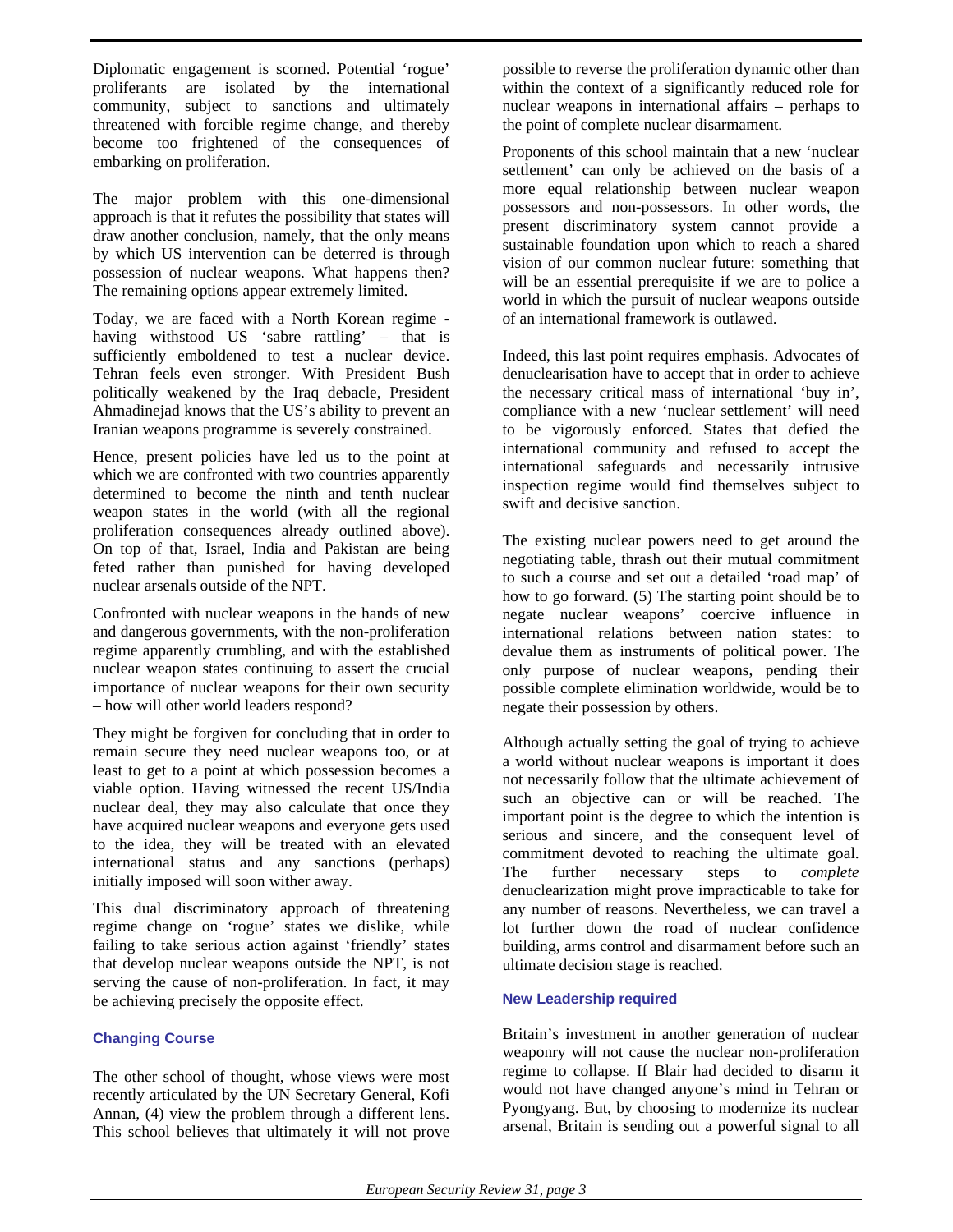those other states – beyond the 'rogues' – that nuclear weapons remain a valued currency of political influence and the most potent means of protecting one's supreme national interest.

In the foreword to the White Paper Tony Blair wrote: *"None of the present recognized nuclear weapon states intends to renounce nuclear weapons, in the absence of an agreement to disarm multilaterally, and we cannot be sure that a major nuclear threat to our vital interests will not emerge over the longer term."*  (6)

This is true. But it represents a worrying acceptance of defeat and complacency about the consequences of that defeat. Britain is not a passive bystander unable to shape the future. It is a country with a proud tradition of negotiating arms control treaties and retains significant diplomatic influence. It could take the lead in trying to forge a new international nuclear settlement in which a clear, staged process of denuclearization is set out alongside the elements of a strengthened multilateral non-proliferation regime.

The alternative is that unless we do reverse the proliferation dynamic, major new nuclear threats *will*  emerge in the future. In a world of 30 or so nuclear states, eventually we can expect that there will be a nuclear war, whether started deliberately or accidentally, and that terrorists will succeed in getting their hands on the means of committing mass murder. Europe may not be directly involved in a nuclear war but it cannot expect to avoid its potentially horrendous political, economic, and climatic fallout.

The opportunity presents itself for the next British Prime Minister to seize the nettle and provide the strong and purposeful political leadership – in Europe and internationally - this issue requires if the next generation is to avoid Armageddon.

#### *Stephen Pullinger (ISIS Europe)*

- 1. *The Future of the United Kingdom's Nuclear Deterrent*, Cm 6994, December 2006.
- 2. *Introduction, para 2.*
- 3. In larger freedom: towards development, security and human rights for all, Report of the Secretary-General, March 21, 2005, paras 84-85.
- 4. Speech at Princeton University, 28 November, 2006. Can be found at: http://www.un.org/News/Press/docs/2006/sgsm10767.do
- c.htm. 5. For a much more detailed analysis of what this process might involve see: Johnson, R., Butler, N., and Pullinger, S., *Worse than Irrelevant?: British Nuclear Weapons in the 21st Century,* Acronym Institute for Disarmament Diplomacy, 2006, pp.76.
- 6. *The Future of the United Kingdom's Nuclear Deterrent*, op. cit., p.5.

## **Stopping North Korea's nuclear programme: an active role for the EU**

 *North Korea's supreme leader, Kim Jong Il, continues his quest for nuclear weapons and the means of delivering them. On 9 October this year North Korea tested a nuclear device. This followed long-range missile tests in July and a warning that it would retaliate against ongoing US-South Korean military exercises in August. North Korea's actions are a profound test for the future viability of the Nuclear Non-Proliferation Treaty (NPT). In contrast to its active role at the end of the 1990s in facilitating the lessening of tensions on the Korean peninsula, at present, the European Union is merely an onlooker. For a long time, while European politicians and media were concentrating on the security risks of the Middle East, North Korea was largely ignored. Now it is time for the EU to re-engage.* 

## **Rising tensions**

On 9 October North Korea conducted an explosive underground nuclear test in pursuit of its ambition to become a nuclear weapon state. This provocative act led the United Nations Security Council - under Resolution 1718 of 14 October 2006  $(1)$  – to call for sanctions against that country. Defiantly, Kim Jong Il's government called the sanctions a declaration of war on the grounds that the UN resolution "was based on the scenario of the US keen to destroy the socialist system of Korean-style". (2) What can the international community, including the European Union, do to reverse North Korea's nuclear weapons programme and uphold the credibility of the nuclear non-proliferation regime? Or is it naïve to believe that once the weapons are produced nuclear ambitions are ever given up?

Five rounds of six-party talks between North Korea, China, Japan, Russia, South Korea and the United States spread over several years have failed to reverse North Korea's nuclear policy. The reason for the stalemate is due mainly to the tough stances adopted by both the North Korean and United States governments. While the latter demands a complete, verifiable and irreversible cessation of North Korea's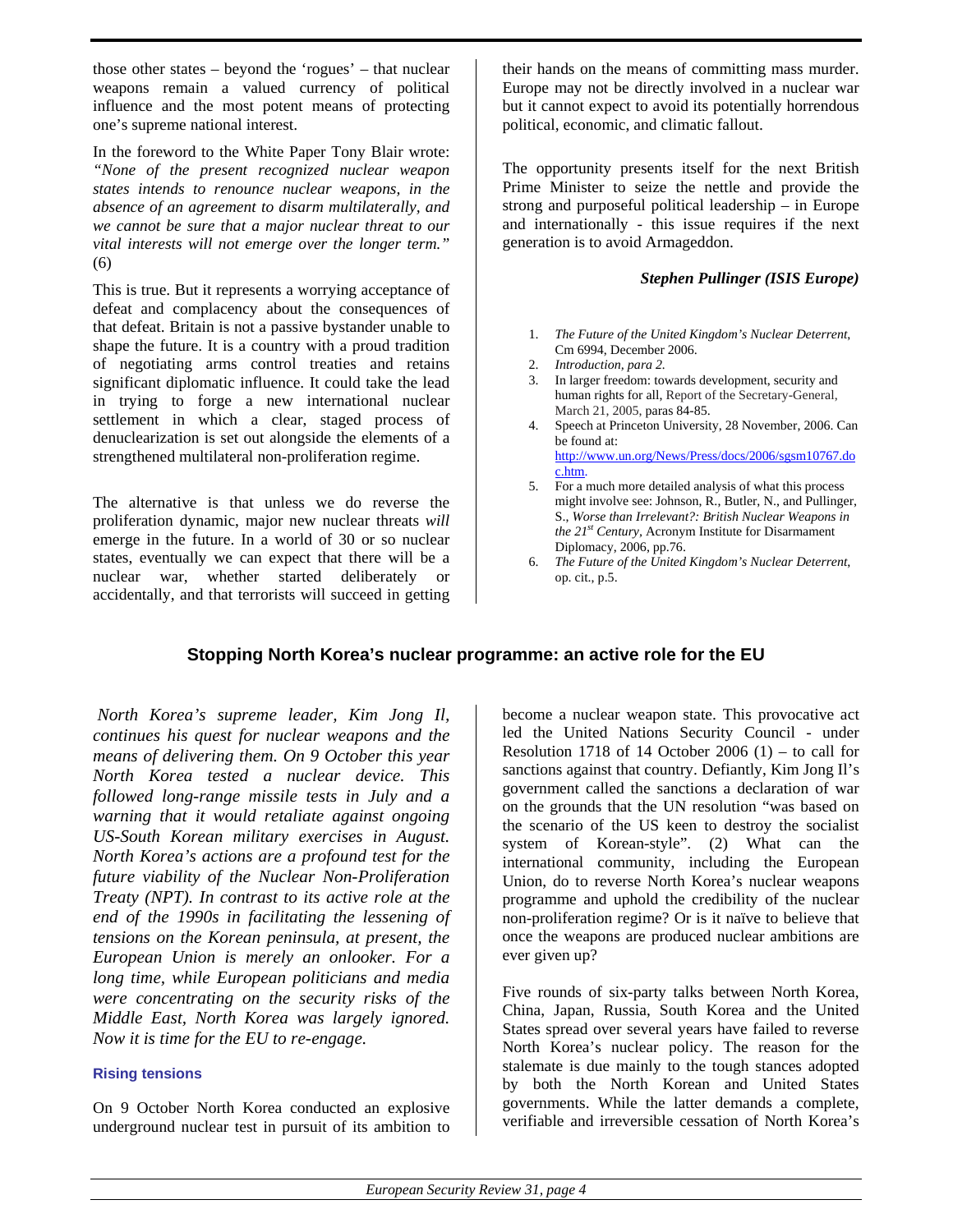nuclear programme as a precondition for negotiations, Pyongyang wants to pursue a step-by-step approach with concessions on both sides, including a specific security guarantee from the US that it will not invade North Korea.

Throughout this period, North Korea has repeatedly raised tensions - by claiming already to possess nuclear weapons, by ignoring the missile moratorium and testing ballistic missiles, and now by conducting an explosive nuclear test. Whether that test was successful or not seems unimportant. So far, neither side has compromised.

While there was general agreement during the fourth round of the six-party talks of September 2005 to eventually dismantle North Korea's nuclear weapons, to guarantee the country's security and to cooperate economically, *how* to reach these goals remains contested. The major stumbling block is the sequence of actions to be taken: Who makes the first step and what follows next?

Other difficult questions also remain. How intrusive can UN inspections be? When, if at all, will light-water nuclear reactors be supplied to North Korea? What is the status of North Korea's highly-enriched uranium programme? A further complication surrounds existing US financial sanctions, which are harming the North Korean economy. Indeed, some believe that the nuclear test may have been an act primarily designed to reverse these financial sanctions. Meanwhile, the US government agreed to discuss these sanctions in the next round of the six-party negotiations and US Treasury experts recently reported that "at least eight million dollars" of the funds blocked by the US in a bank in Macau was legally paid to the DPRK. (3) Thus, the door is open again for continued negotiations.

#### **Possible scenarios**

One of the more fundamental reasons for the repeated negotiating deadlock is that the interests of the five countries involved with North Korea in the region are not uniform. While they all want to stop the nuclear programme, the chosen means of doing so vary greatly. Whereas the US policy favours isolating Kim Jong Il's regime or even forcibly changing it, China, Russia, and to some extent South Korea, prefer economic and political cooperation. Hence, the latter trio have been reluctant to pursue the strict sanctions favoured by the Bush Administration. As long as there is disagreement, North Korea can get away with its policy of brinkmanship.

So, where do we go from here? There appear to be five approaches: (4)

#### *Wait and see*

Since North Korea continues to improve its nuclear and missile capability this policy seems risky. Simply 'playing for time' is more likely to see the situation deteriorate rather than improve.

#### *Military measures*

Launching a military strike against North Korea – either by trying to deliver a decisive blow against its nuclear weapons facilities or by seeking to overthrow the regime – are unlikely to succeed and more probably would precipitate a major war on the Korean peninsula in which many thousands of innocent Koreans would die.

#### *Isolation*

Move beyond making North Korea merely an international outcast, and completely isolate the country by ending all communication. Given past experience, however, it seems doubtful that the North Korean government would give in to such pressure. Instead, it is more likely just to "tighten its belt".

#### *Forced regime change*

How would this be brought about? Ruling out military action, so far, the Bush Administration has offered only rhetoric, but no concept for overthrowing "rogue state" governments. Except for the US government, none of the states involved favours an abrupt collapse of the regime in Pyongyang: the consequences of which would be incalculable, especially for South Korea and China who would have to cope with millions of refugees.

## *Cooperation and security guarantees*

Given North Korea's dire economic and social conditions, its government has repeatedly announced that, if US nuclear weapons are removed from South Korea and if it receives security guarantees and economic assistance, it is prepared to cooperate with the international community and to stop its nuclear weapons programme. If what it says is true, it would be worth ascertaining more precisely what the conditions of such cooperation and the price of North Korean compliance would be. A policy of economic cooperation, with "carrots and sticks", as practiced by the Clinton administration, probably offers too little for North Korea to comply. Political confidence building measures, such as a security guarantee, are also needed to overcome the North Koreans' distrust of the United States*.*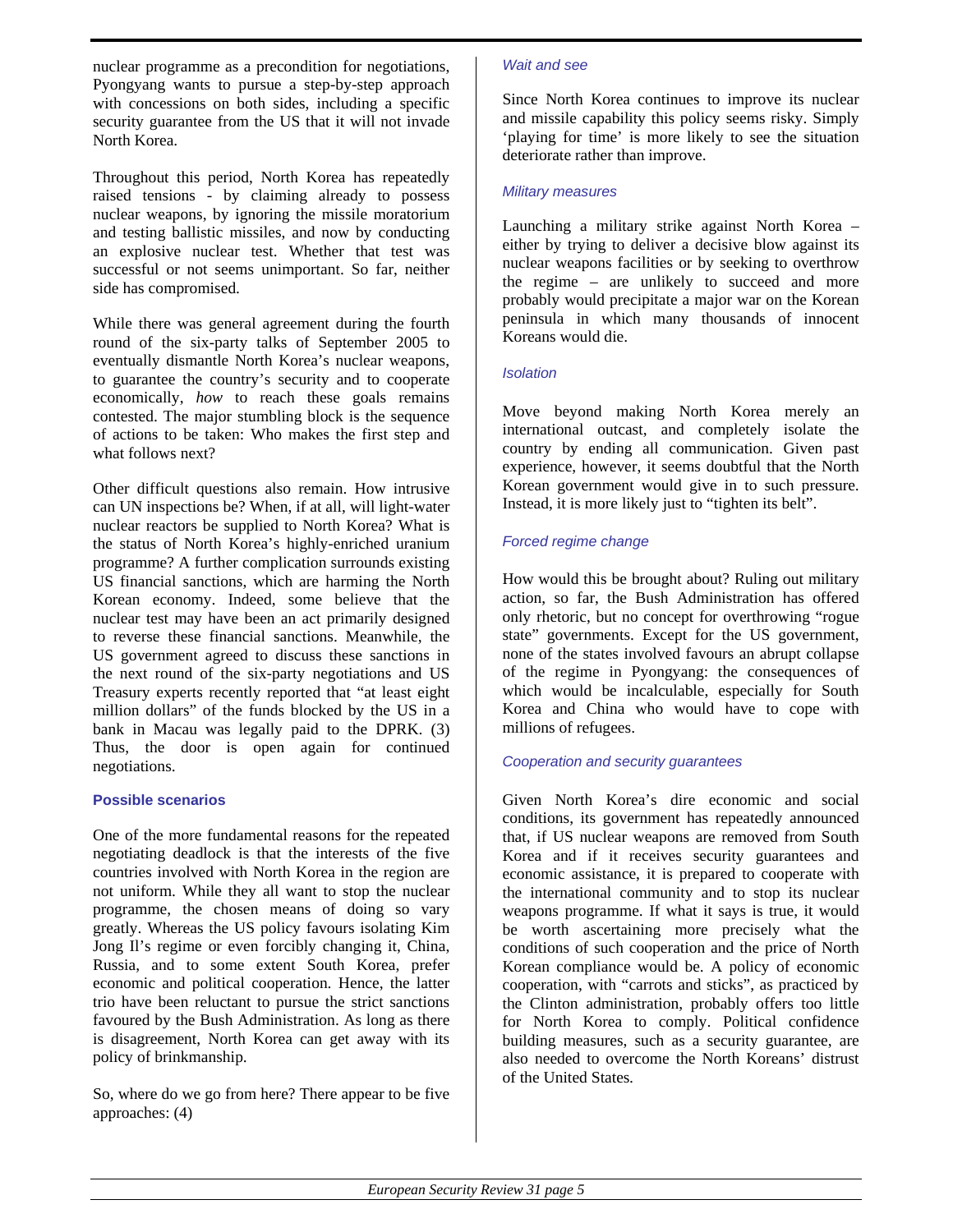#### **The need for an EU initiative**

There is one important lesson from the North Korean test: even with hostile regimes the international community needs to negotiate directly. Instead of just leaving it up to the members of the six-party talks, the EU can play its part in finding a solution. As a main player in international politics and an important economic power, here is a real opportunity for the EU to take a lead by engaging North Korea in direct dialogue. Such a policy, of course, requires close cooperation with the major players in the six-party talks, especially the United States and China.

In both its European Security Strategy and its Strategy Against Proliferation of Weapons of Mass Destruction, the EU has recognized its responsibility to act in global crises and to address proliferation problems. Why is it not acting accordingly in the case of North Korea? The EU should get involved because it will have to foot part of the bill even if it is others who resolve the problem.

The EU's present "wait and see" policy is also surprising, given its past performance. Back in 1998 the EU began an intensive political dialogue with North Korea and most EU countries opened diplomatic relations with the country in 2001. Moreover, since 1996 the EU contributed  $\bigoplus$ 18m, not counting the additional bilateral contributions of a number of EU Member States, to partially fund the planned supply of light-water reactors to North Korea in an effort to solve the nuclear crisis. (5) Because North Korea's nuclear weapons ambitions continued, civil nuclear cooperation was suspended in November 2003 (and even before the nuclear test was due to be abandoned altogether at the end of 2006). (6)

Although, from an EU perspective, trade with North Korea is marginal, since 1995 the EU has become one of that country's major donors, providing aid totalling €450m to fight starvation and to assist in overcoming the country's economic crisis. (7) Indeed, the EU was North Korea's third largest trading partner after China and Japan, during the second half of the 1990s. (8) However, this cooperation has now been frozen. The amount of humanitarian aid being provided has fallen significantly, to the point whereby during 2004 and 2005 ECHO – the EU's department for humanitarian aid – allocated only  $\epsilon$ 25m aid (especially in the health sector and for water supply). (9)

Despite the European Parliament's 2005 call for intensified contacts with North Korea, EU governments have resisted further dialogue. The EU's inaction is even more difficult to explain when one considers its lack of "historical baggage" in the region. European countries neither played a prominent role in the Korean War nor does the EU have a central

strategic interest in the region, nor vested interests. Thus, conditions for a constructive EU role are positive. Now, at this time of acute crisis, the EU should act.

Benita Ferrero-Waldner, the European Commissioner for External Relations, is correct in pointing out in the European Parliament that North Korea's nuclear test was "a deliberate escalation and provocation." (10) But this should not mean that the diplomatic door is shut and that the EU will refuse to talk to the North Korean government. A diplomatic solution of the problem is more likely than for many other crises in the world. China, Russia and South Korea have all repeatedly criticised the US government's restrictive policy and asked it to put negotiable offers on the table. North Korea's diplomats say they "feel pushed into the corner by the US". (11) It is here that the EU's involvement could have an impact.

The EU should recognize North Korea's catastrophic economic situation and attempt to exercise leverage vis-à-vis the country's heavy dependency on external assistance, with a view to persuading Pyongyang into a more cooperative stance. Indeed, North Korea's government has expressed an interest in EU engagement. Officially, it has also claimed that although it conducted the nuclear test because of US policy, "it still remains unchanged in its will to denuclearize the peninsula through dialogue and negotiations". (12)

## **An action plan**

The EU should use its diplomatic relations with North Korea, and bring to bear its experience in regional cooperation, confidence building and multilateralism. For a sustainable solution an action plan is needed – one that has precise benchmarks against which a reversal of North Korea's nuclear weapons policy is measured. To succeed, such an action plan will also need to offer North Korea substantive economic assistance and security guarantees. Specifically, in cooperation with Russia and South Korea, the EU could offer additional assistance in the energy sector, for example.

Such a process could develop in three phases, encompassing the nuclear and missile programme as well as the areas of security and economics. Presently, the DPRK has to understand that the UN mandated sanctions will remain strictly in place until serious negotiations get under way.

• During a first phase of *negotiations* the freeze of the North Korean nuclear and missile programme and legally-binding security guarantees will be negotiated while at the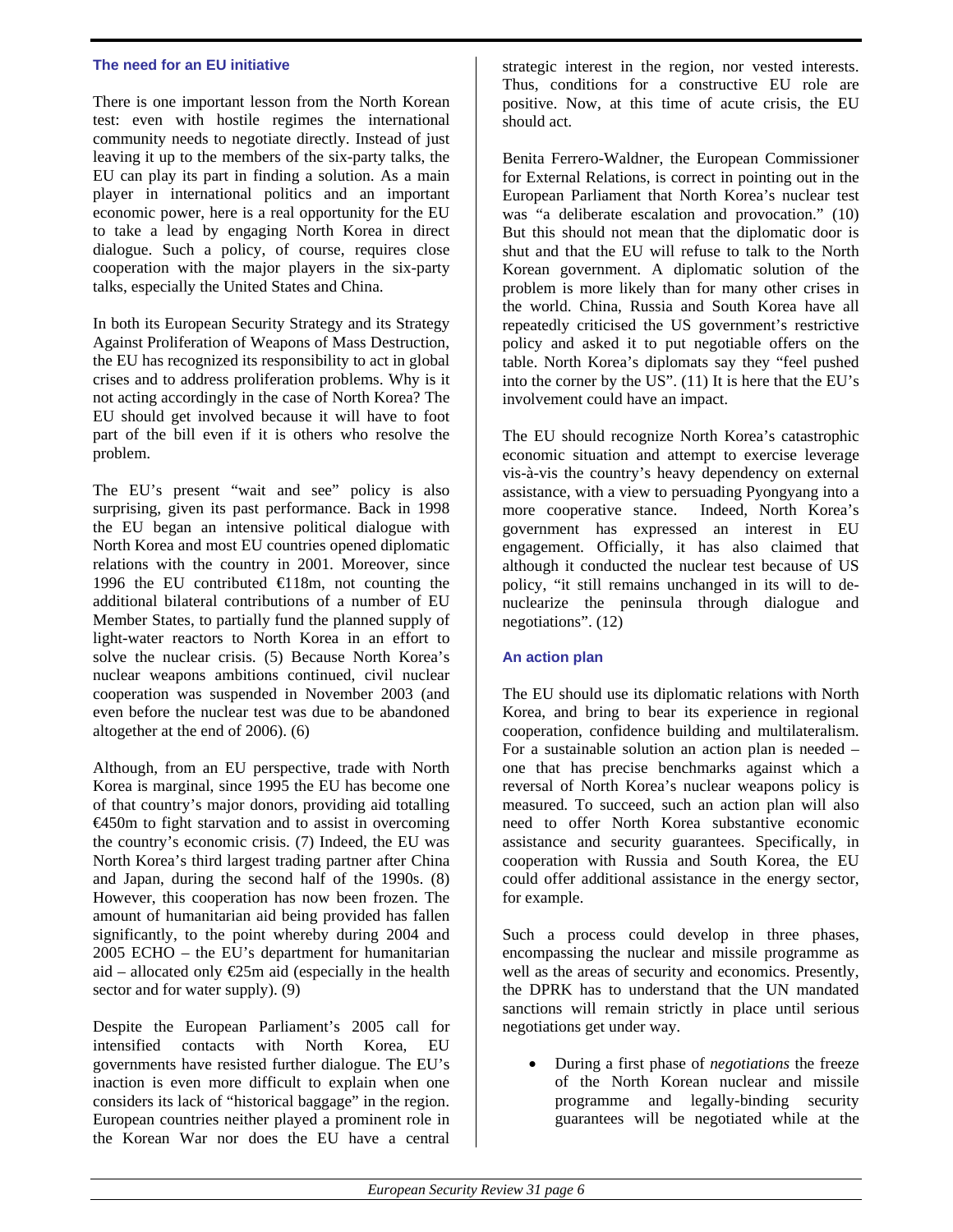same time the EU agrees, as a gesture of good will, to supply badly needed energy.

- The second phase of *implementation* will require North Korea to re-enter the NPT and to allow intrusive inspections of the International Atomic Energy Agency, while the international community will lift sanctions, reconstruct the power grid and cooperate in infrastructure projects and agriculture.
- In the third phase of *finalization* all military relevant nuclear technology will be dismantled in North Korea and the weapon-grade material will be removed from the country. The North-South border will be demilitarized and economic cooperation will be sustained on the basis of legally-binding contracts.

Given the urgency of solving the nuclear crisis, it may not be sensible to make political change and improvements of human rights in North Korea a precondition for negotiations. The Bush administration's North Korea policy has certainly not been successful in implementing these two aims either, nor have the six-party talks. Negotiating a deal to stop the North Korean bomb is not to "kowtow" to Pyongyang and negotiating with an unfriendly government is not appeasement: it is the only viable option to prevent a nuclear-armed North Korea.

*Herbert Wulf\**

*\*Herbert Wulf is a Professor of International Relations; he has visited North Korea on behalf of UNDP on several occasions.* 

- 1. http://daccessdds.un.org/doc/UNDOC/GEN/N06/572/07/ PDF/N0657207.pdf?OpenElement.
- 2. http://www.kcna.co.jp/index-e.htm, 18. October 2006.
- 3. Jun Kwanwoo, Agence France Press, 2 November 2006
- 4. These scenarios and their repercussions have been detailed by the author in a recent publication. Herbert Wulf, Nordkoreas Griff zur Bombe, Studien der Stiftung Wissenschaft und Politik: Berlin, Studie 14, June 2006. http://www.swp-
- berlin.org/de/common/get\_document.php?id=1733. 5. http://ec.europa.eu/comm/external\_relations/north\_korea/ intro/index.htm.
- 6. Council Common Position 2006/244/CFSP, of 20 March 2006, on participation by the European Union in the Korean Peninsula Energy Development Organisation (KEDO), in: *Official Journal of the European Union*, L 88/73, http://www.sussex.ac.uk/Units/spru/hsp/2006- 0320%20EU%20KEDO%20CP.pdf.
- 7. The EU's Relations with the Democratic People's Republic of Korea-DPRK (North Korea), http://europa.eu.int/comm/external\_relations/north\_korea /intro/index.htm.
- 8. Ruediger Frank, "EU–North Korean Relations: No Effort without Reason", in: *International Journal of Korean Unification Studies*, 11 (2002) 2, 87–119.
- 9. Vgl. European Commission, Humanitarian Aid (ECHO), http://europa.eu.int/comm/echo/index\_en.htm.
- 10. http://europa.eu.int/rapid/pressReleasesAction.do?referen ce=SPEECH/06/587&format=HTML&aged=0&languag e=EN&guiLanguage=en.
- 11. Pointed out to the author by officials of the DPRK's Ministry of Foreign Affairs after the nuclear test in October 2006.
- 12. http://www.kcna.co.jp/index-e.htm 12 oct 2006.

## **EU Battle Groups 2007: where next?**

*The term Battle Group (BG) entered the broader political lexicon in 2004. It soon became a focus of debate and activity related to the European Security and Defence Policy (ESDP). The concept not only has implications for EU capabilities and increasingly integrated European defence co-operation, it also raises questions with regard to NATO's Response Force (NRF). The BGs are meant to become fully operational in January 2007. This article aims to explain their main characteristics, to record progress to date and to indicate challenges ahead. (1)* 

## **Why Battle Groups? – Driving Forces**

When they become fully operational in 2007, the EU's new Battle Groups will provide an additional military instrument to enhance the EU's political/security options. They should enable the EU to react more quickly, flexibly, and thus more effectively, in different crises, ranging from humanitarian to peace enforcement operations.

Several factors contributed to the inception of the Battle Group Concept. The starting point was the French and British experience of having to carry the major European defence burden when it comes to more ambitious military missions. Both countries had a common interest, therefore, to improve available European forces for rapid reaction operations. The idea was hatched at bilateral meetings in 2003. In February 2004 - together with Germany - France and the UK launched a 'food for thought paper' that outlined the main features of what later became the Battle Group Concept.

The experience of Operation *Artemis* in Congo in 2003 provided the EU with the confidence that it was able to execute a demanding mission on another continent autonomously and within a short timeframe - via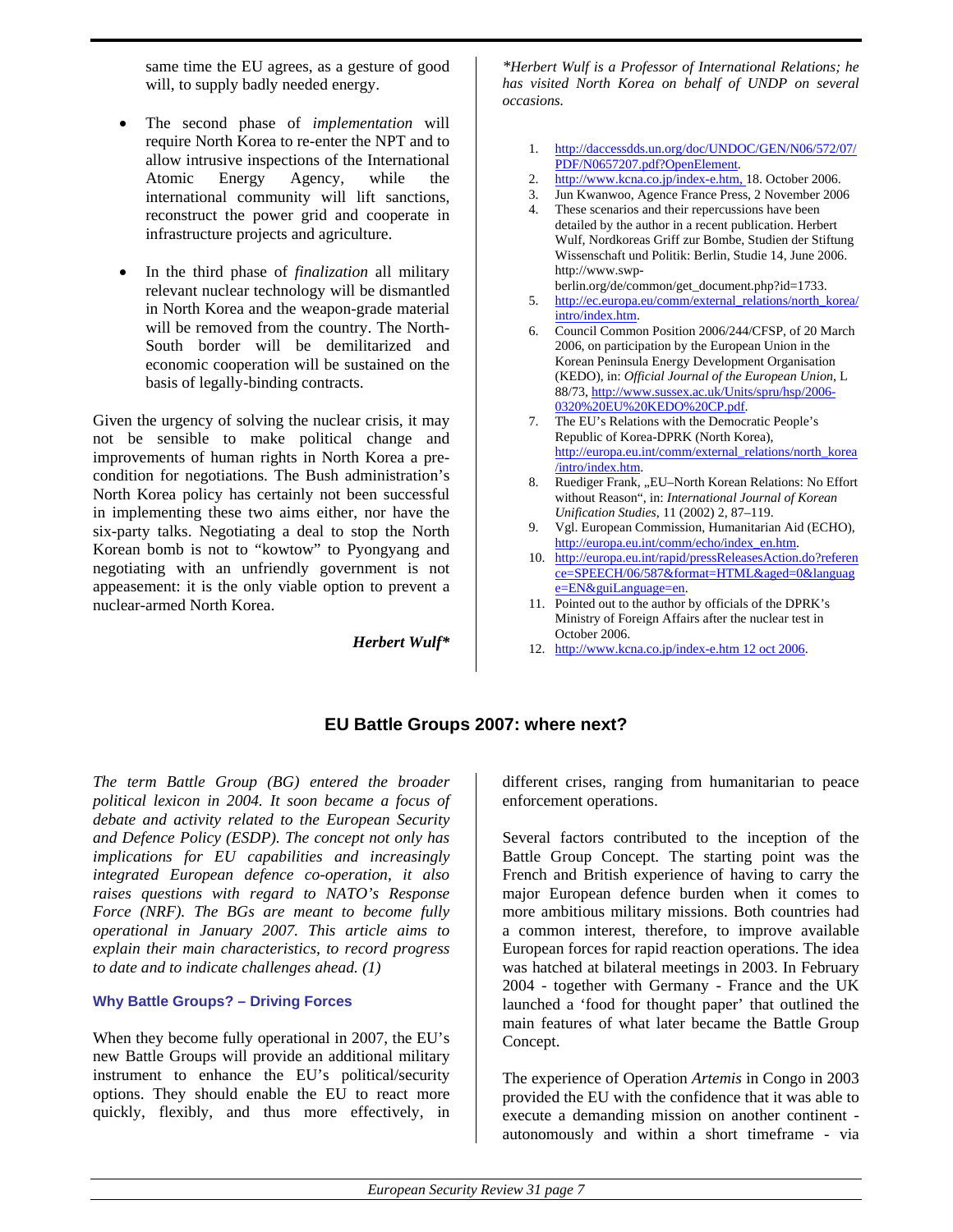'Berlin Plus', and without relying on NATO assets. Indeed, the size, capabilities and requirements of *Artemis* became the blueprint for the BG Concept.

The EU was also confronted with a UN request to provide professional and rapidly deployable troops for 'Chapter VII' missions. The BG Concept enabled the EU to put flesh on its commitment to "effective multilateralism" and to act cooperatively with the UN as envisioned in the European Security Strategy (ESS).

An additional incentive to create the Battle Groups was provided by the protocol for 'permanent structured co-operation' in ESDP within the draft constitutional treaty (Article I-41.6 of the Treaty of the European Union (TEU)). To participate herein member states had to implement the provisions of the protocol before the actual treaty has come into force. These minimal provisions were analogous to the participation in a multinational BG. As no EU country wanted to look poor on this important issue area, all member states joined the protocol.

Last but not least, member states saw the BG Concept as a quick mean by which to manifest the military capacities aspired to in their commitments to the Headline Goals (HG 2010).

**Concept and implementation: what are Battle Groups?** 

The Battle Group Concept, adopted in November 2004 as part of the HG 2010, describes the BG as:

*…a minimum military effective, credible, rapidly deployable, coherent force package, capable of standalone operations, or for the initial phase of larger operations. (2)* 

The core of a BG is a combined-arms, battalion-sized force; reinforced with combat support and combat service support elements. Depending on the mission, a BG could comprise around 1,500-2,200 troops. While the core units are pre-defined, the BG can still be tailored for specific mission requirements. Thus, maritime, air, logistical or other special enablers can be attached.

One of the misperceptions in the debate about the BGs has been that the EU will have around 13 of them at its disposal at any given time. Some planners even suggested there should be a different type of BG for every specific mission or task e.g. for maritime, mountain or desert operations. However, in reality, the EU's ambition for the BG Concept is confined to being able to have two Battle Groups on standby to carry out two missions concurrently.

Usually, force generation for BGs will mean assigning units from national contingents and placing them at the disposal of the BG 'package'. Sometimes it will simply mean placing such contingents on a higher level of readiness. One notable exemption is the Nordic Battle Group. This Swedish core unit has been specifically built up solely for this purpose. As Sweden had to give up its traditional mode of defence planning and equipment in order to adapt to the EU Rapid Reaction concept, the Nordic Battle Group is also an important example of 'force transformation'.

In many respects, the BG Concept places the main responsibility for the generation and deployment of a BG firmly on the Member States. Neither the EU military staff nor the European Defence Agency (EDA) will play a central role during the implementation phase of the concept.

BGs will be based on the principles of military effectiveness and multinationality (however, achieving military effectiveness is comparatively more difficult in a multinational force than in a national one, given the diverging doctrines, levels of training or languages etc.). This places a heavy burden upon the 'Framework Nation' in particular. It is responsible not only for ensuring the readiness of the BG (in accordance with the certification criteria), but also for the command and control arrangements, the strategic lift, and the strategic reserve that has to be on call if unexpected problems prompt a need for reinforcements.

The short timeframe between a European Council decision to initiate an operation and its actual launch poses a challenge. The BG Concept envisages only ten days for this endeavour (this applies to the period between decision and the start of the operation, rather than the deployment of the full BG itself).

This also brings into focus the strategic lift necessary to deploy the BGs. Soon after the concept was published, observers pointed out that the EU is unable to provide such a capability without recourse to NATO capacities. To close this gap the EU member states participated in SALIS (Strategic Air Lift Interim Solution). SALIS offers the EU access to eight Antonov AN-124 air carriers until 2011. Thereafter, the A-400M transport aircraft should become available, thereby providing the European solution.

However, it is worth underlining that while strategic airlift is an essential element of initiating a rapid deployment, it is unlikely that the total force deployment would be by air. Presumably a spearhead component will be airlifted and the rest, especially heavy material, follows by ship. And even if it was necessary to airlift the entire BG, it is unlikely that an appropriate airfield would be available close to the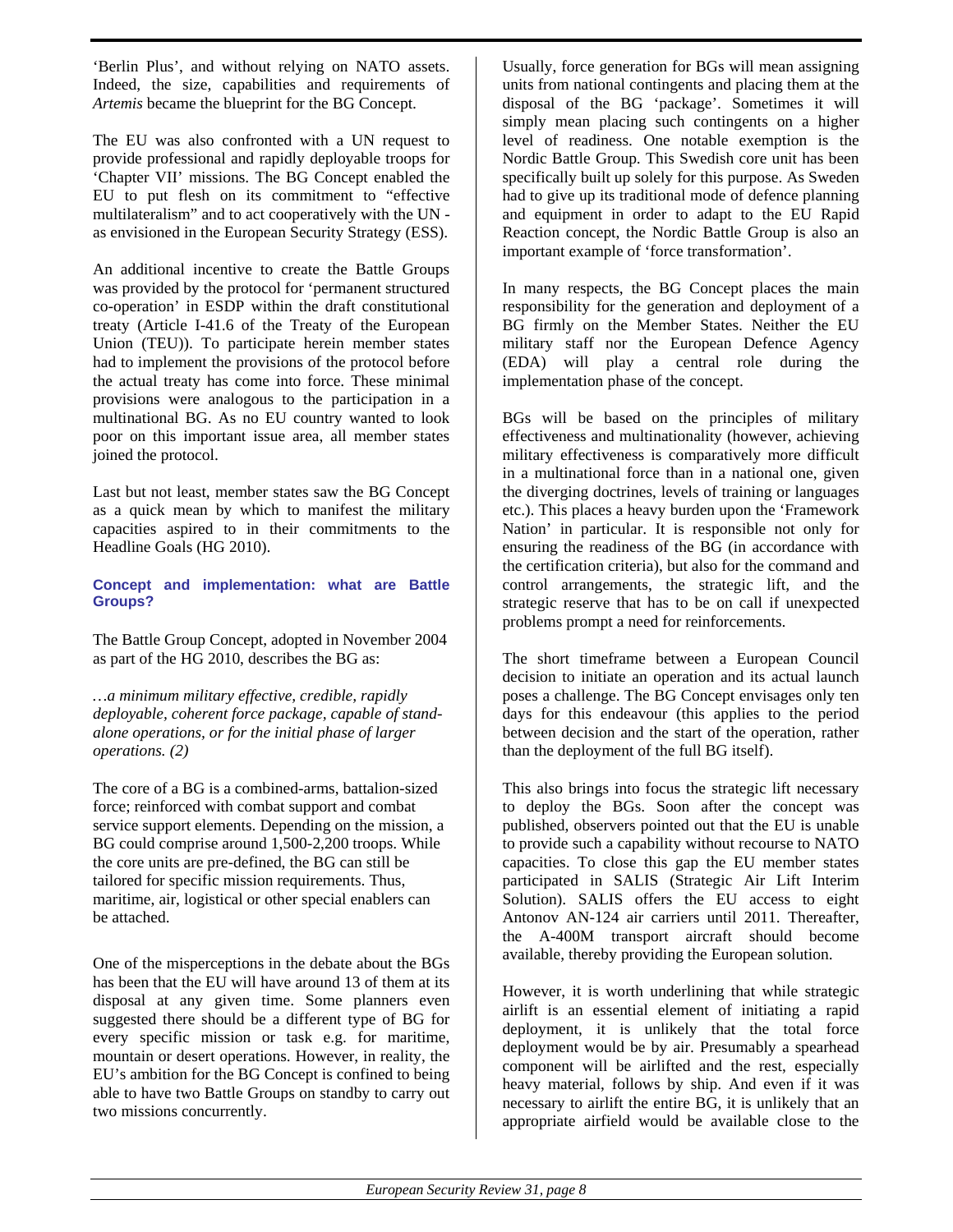theatre. Therefore, tactical transport to deploy the force, possibly through and into a belligerent environment, poses a slightly more serious hurdle than simply 'capacity building' or renting through SALIS.

While the BGs are on high readiness, their rapid deployment depends not only on capabilities but also on rapid political decision making at EU level**.** A Council decision to deploy a BG requires considerable activity at national level as well as within the EU itself. Member states have to give their consent, which often requires the approval of national parliaments, as is the case in Germany. While this is comparatively simple when only one or two nations are involved, every additional country increases the complexity of the process.

For some member states the BG Concept necessitated changes to parliamentary procedures and legislative processes in order to match the requirements of rapid reaction deployments It is not clear, however, what happens if a potential contributing member state refuses to participate. How would the gap be filled and in what timeframe?

Another crucial point to understand, especially for national politicians and decision makers, as well as for international organizations like the UN, is the scope, capacities and limits of the BG. As a rule of thumb, before calling for the deployment of a BG, the EU should consider the following:

- Does this incident require rapid reaction?
- Is military action appropriate in principle? and
- Is there no other force available and no time to undergo the normal force generation process?

It should also be recognized that these contextual circumstances make BG operations rather vulnerable in two perspectives. First, given that they consist of infantry units that are light, flexible and manoeuvrable they are not heavily armoured. Second, because they are invariably sent into evolving situations that may deteriorate rapidly.

The BG concept mentions "Petersberg " (Article17.2 of TEU) and ESS sets out the spectrum of tasks in which the units can play a role. These range from humanitarian operations through peace keeping to peace enforcement, and also incorporate support for security sector reform and combating terrorism.

Given the size and capabilities of BGs, one has to conclude that their utility is rather limited. The basic characteristics of a BG remain the same, even if they can be adapted, through the use of strategic enablers, to address the specific challenges of each mission. Their size prohibits them from being used as a main force for a larger peace enforcement operation (especially not against other organised military parties) and they are not really appropriate for humanitarian assistance work either.

Past experience and the characteristics of the BGs suggest that they will be best suited for preventive deployments - securing vital assets such as harbours or airports, or fighting against militias. They might also be deployed as a 'first entry' element - to establish a presence on the ground until a larger follow-on force can be deployed. BGs should be sustainable in theatre for 30 days, extendable to 120 if they are re-supplied.

## **Achievements and leftovers**

The BG issue is a "moving target", with some aspects still "under construction". Nonetheless, by acting as a guide for the transformation of national forces especially for smaller and new member states - the BG Concept has already spurred the development of new capabilities. The BGs' multinational nature has also encouraged member states to intensify defence cooperation at the EU level. In fact, the BGs are already contributing to defence integration and thus to a more coherent approach in EU crisis management. Participating in the BGs also allows sharing costs and risks, at least amongst those who contribute.

However, some BGs may display higher levels of military effectiveness than others. Many member states cannot provide a full national BG. Therefore, multinational cooperation is the only solution. Nevertheless, serious efforts must be made to ensure that the principle of multinationality does not dilute or adversely affect military effectiveness - especially with regard to force interoperability. Otherwise there is a danger that the buck of more dangerous missions may be passed to the "usual suspects". To prevent this and to ensure instead that costs and risks are shared across all member states, two options could be considered.

First, a BG's effectiveness could be subject to an evaluation by the EDA or EU Military Committee. This could exert peer pressure on those states whose contribution to the BGs was not up to scratch, thereby helping to bring all BGs up to a standard of proficiency that would enable them to take over the full spectrum of missions. Subsequently, it may lead to further engagement in military transformation (especially capabilities, doctrines, equipment), or towards greater pooling of capabilities and role specialisation. In addition, regular training will enhance BG effectiveness.

Second, the current situation whereby those who carry out the operation have to carry the highest financial burden, could be changed so that the costs are spread more equally among all member states. This implies a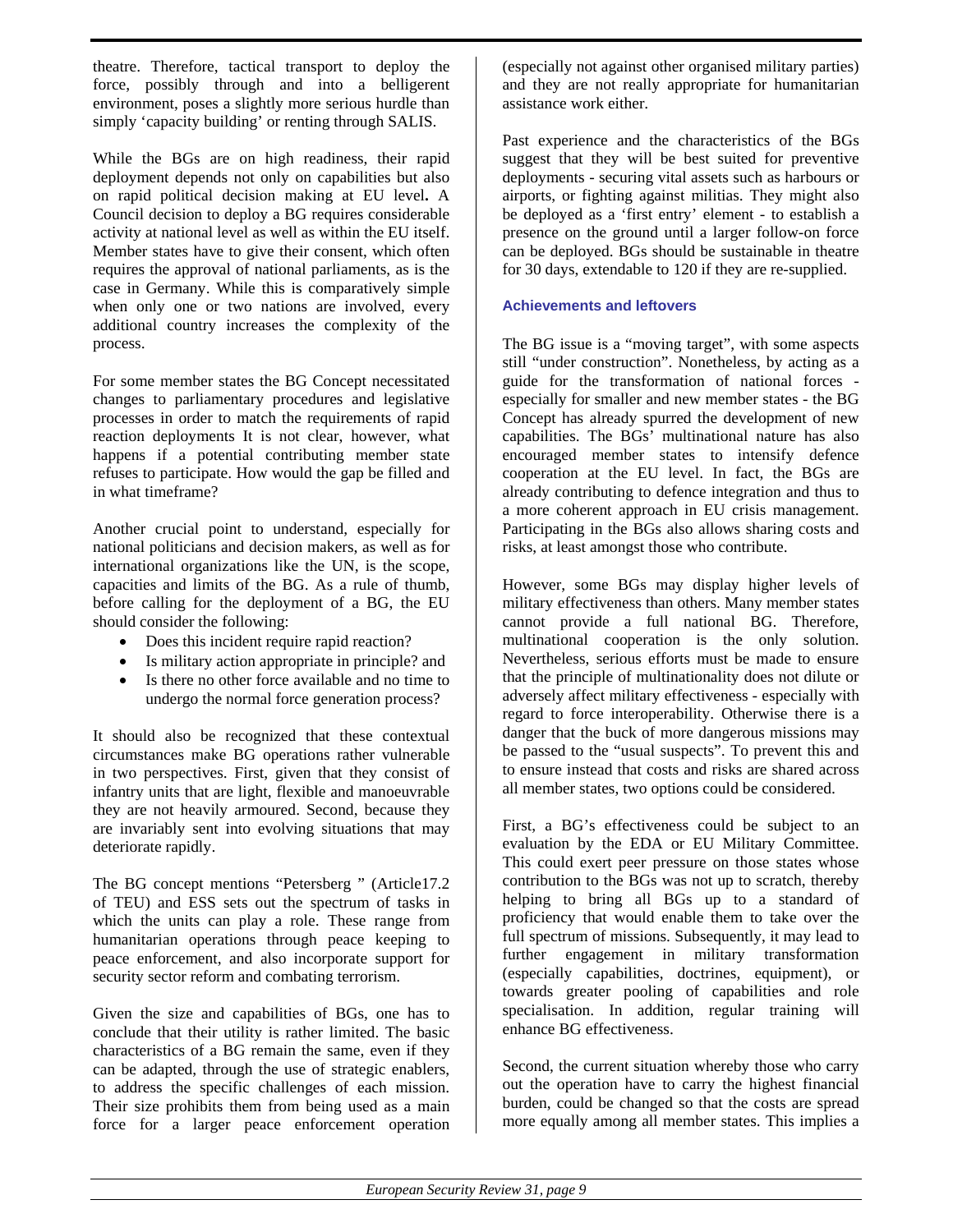revision of the 'Athena' financial mechanism whereby costs 'lie where they fall' - or alternative tools of cost distribution. This may boost the economic argument for pooling and specialising capabilities at the European level, especially if it avoids the cost of intensive redundancies on the national level.

Much has been made of the potential rivalry between NATO Response Forces and EU Battle Groups. At present, this rivalry exists mainly at the rhetorical and political level. While it hinders constructive political cooperation, it remains to be seen whether this rivalry will spill over and affect the operational domain. Today BGs and NRF are complementary. They reflect the different approaches and levels of ambition of EU and NATO. The rather small BGs add an important instrument to the EU's comprehensive 'tool box', whereas NRF are more appropriate instruments for larger force requirements deployed to major conflicts.

## **Challenges ahead**

Up to now the EU has not conducted a Battle Group operation, so the validity and reliability of the concept has not yet been tested. Nevertheless, the challenges it is likely to face are already obvious.

Politicians should be aware of the limited utility of the BG and the need to integrate them into a political strategy. BG operations need: to operate under a precise mandate that is achievable; and there has to be a clear follow-on or exit strategy.

The BG concept also needs to be put in a strategic context. By definition, the main operational environment of the BG will be operations other than war. Consequently, while core military tasks, like war fighting and peace enforcement, may be needed, units will face an essentially asymmetric environment. For example, militias operate among civilians, and successful stabilisation inevitably involves active contact with, and support from, the local population. This civil-military interface will have to be tackled effectively.

It should also be recognized that BGs may not be the only external actors operating in the theatre. They may well have to coordinate their efforts with missions of international organisations like the UN or the EU Commission, as well as with NGOs. There might be parallel deployments of police and civilian specialists as well. To ensure that a BG operation does no harm the overall strategic objective of an operation, but instead facilitates the achievement of the desired endstate, the EU concept of civil-military coordination has to be taken into account.

All of this implies a comprehensive approach – right through from the planning phase until the (re)deployment of a unit. Although this would raise the complexity of a mission, invariably it would be crucial for the prospects of overall success.

A first step in this direction has been made by the EU Exercise Study (EST 06), which took place in Brussels on 27-28 November 2006 and gathered experts on military, civilian, legal and financial aspects of EU crisis management from the member states, the Council and Commission. They discussed options to improve the rapid deployment of civilian, police and military instruments as well as the financial and legal implications.

While such integrated missions would be more effective, their real-life conduct would create even more challenges. Given the problems that already exist, one can expect such operations to increase the complexity of planning, decision-making, command and control. This would require more intense coordination.

The successful establishment of the BG Concept should not lead to a neglect of the effective implementation of the Headline Goal. The BGs are only of limited utility. To engage in bigger, more demanding scenarios the EU does not need more BGs; it needs follow-on force capabilities.

In this respect, the priority is to further the implementation, and possibly the refinement, of the more generic military rapid reaction concept rather than changing the BG Concept. Similarly, it may also be necessary to refine the broader conflict management approach in order to tackle the relevant non-military aspects of rapid reaction and the follow-up, especially in respect of an exit strategy and the subsequent handover of the conflict into civilian responsibilities.

As an interim measure the BGs are an enormous achievement. The EU has shown its ability swiftly to turn words into action. These forces add an important instrument to the EU`s comprehensive approach to crisis management and thus also to ESDP's legitimacy and credibility.

## *Christian Mölling\**

**\*** *Christian Mölling is research fellow at the Institute for Peace Research and Security Policy at the University of Hamburg* 

1. This contribution is based on a longer article by the same author, forthcoming in *RUSI Journal* February 2007: 'EU-Battlegroups – European Rapid Reaction Capabilities and the British Perspective'.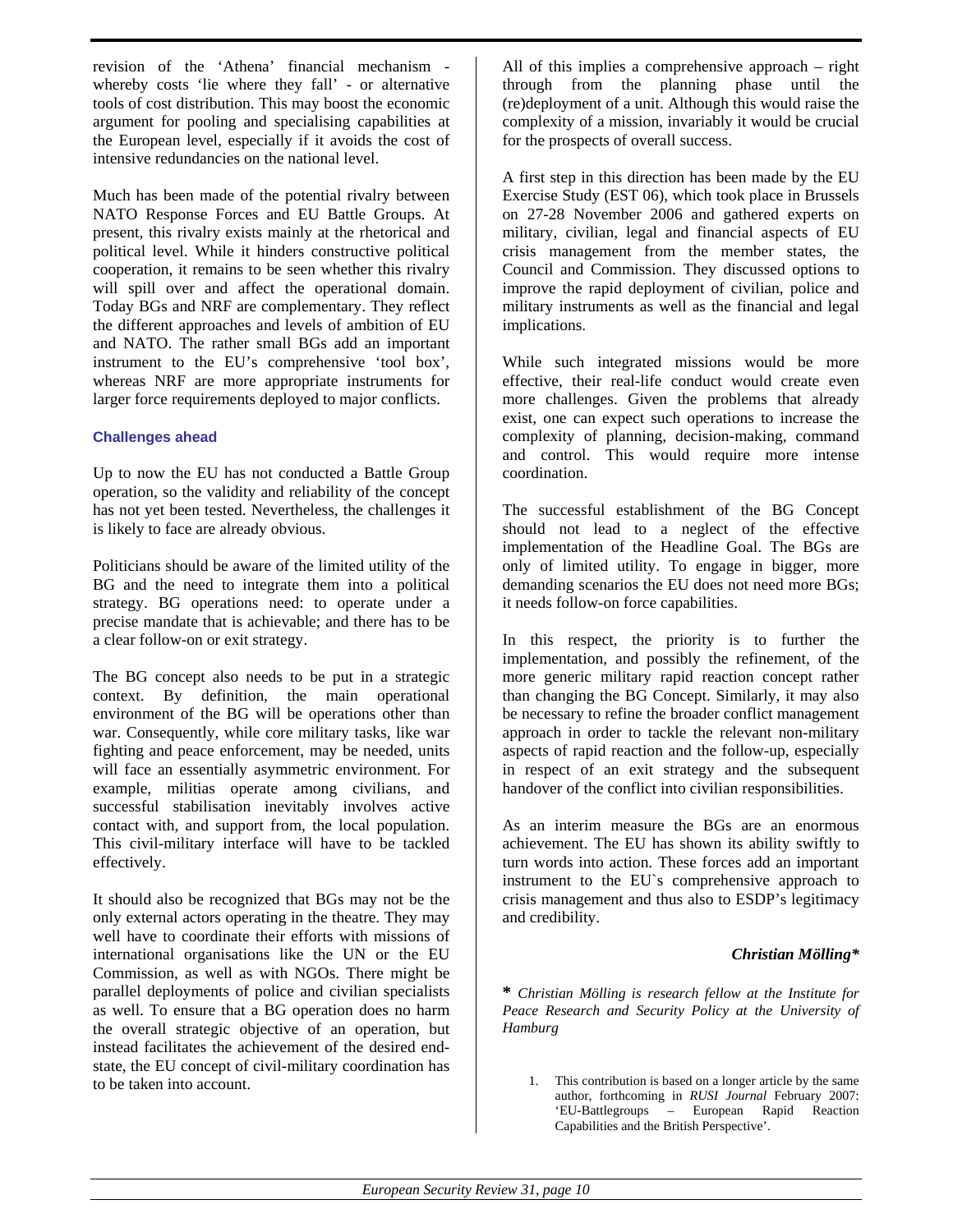2. Military Capability Commitment Conference, Brussels, 22 November 2004, http://consilium.europa.eu/uedocs/cmsUpload/MILITAR

# **Security Sector Reform: from Concept to Practice**

*The EU's Security Sector Reform Strategy represents a new approach to foreign policy and external assistance that addresses today's intertwined challenges of development, security and governance. It is a key framework of action for the EU in the decades to come. This article highlights some of the risk and opportunities of implementing SSR approaches in the years ahead.* 

## **Background**

Security Sector Reform (SSR) is a process applied in countries the development or prosperity of which is hampered by structural weaknesses in their security and justice sectors - often exacerbated by a lack of democratic oversight. It encompasses a broad variety of assistance programmes, such as: the development of norms of 'good practice' in the security sector; enhancing civilian control over the military; community-based policing and justice reform; and the control, collection and destruction of small arms.

In July 2005 the European Council adopted an SSR concept in relation to ESDP (second pillar) and in June 2006 the European Commission produced a communication relating to Community (first pillar) SSR activities. (1) Despite some pleas (emanating from within the Council and Commission) for their merger into one overarching and comprehensive document, the Austrian Presidency seems to have preferred to retain the papers' separate identities under the chapeau of a single cover document.

The European Commission and the Council have now started to work on how to implement the EU's SSR policy. Europeaid (the acronym of which is AIDCO, the Directorate in charge of the implementation of external relations policies) is trying to raise awareness among other Directorates General (DGs) and EC Delegations in order to promote the sharing of knowhow, best practice and lessons learned across first and second pillars. In order for these efforts to be fruitful it is necessary first to assess the potential risks and challenges faced by the new EU SSR approach.

#### **Risks**

The main challenge for the newly adopted SSR approach is to avoid being misunderstood both by those who are supposed to implement it and by those who are theoretically entitled to benefit from it. Many in the development community (officials and nongovernmental) are still very hostile to the very word "security" in the SSR acronym and see this approach as a way to divert resources allocated for development assistance towards security-focused and counterterrorism programmes. Others consider that it is too vague and broad a concept to be realistically applied.

To these critics, one may reply that SSR is more of a long-term approach and a way of conceiving change than a policy in itself. SSR is very much a framework aimed at orientating a diversity of concrete actions, the goal of which is to foster change and to achieve stable and prosperous development in at least a decade's time.

The second risk for SSR is that it will not be applied at all: instead remaining - as has happened to the two excellent LRRD (Linking Relief Rehabilitation and Development) communications (2) in the past - a convincing policy that never leads to innovative practical measures. To avoid this, EU institutions need to allocate enough resources to ensure that tangible activities are undertaken - such as information sharing on best practice, the development of SSR implementation guidelines for EC Delegations and regional workshops to explore SSR approaches tailored to particular regional and local contexts.

The third challenge for SSR is to avoid being implemented in a way that adversely affects the rest of the EU's external relations. If used without proper prior assessment based upon a thorough understanding of the local context, SSR may become merely an unsubtle form of foreign intervention into other countries' security sectors. In which case, it would be damaging to EU diplomacy. In other words, SSR needs to be based as much on democratic principles as on the principles of partnership and ownership and it should adapt its long-term perspective in order to overcome short-term obstacles.

If assessments, against clearly identifiable criteria, demonstrate that a given country is not ripe for SSR programmes or even for SSR pilot initiatives, the EU should be prepared to postpone or cancel the development of SSR activities in that country, while still maintaining political dialogue on this issue.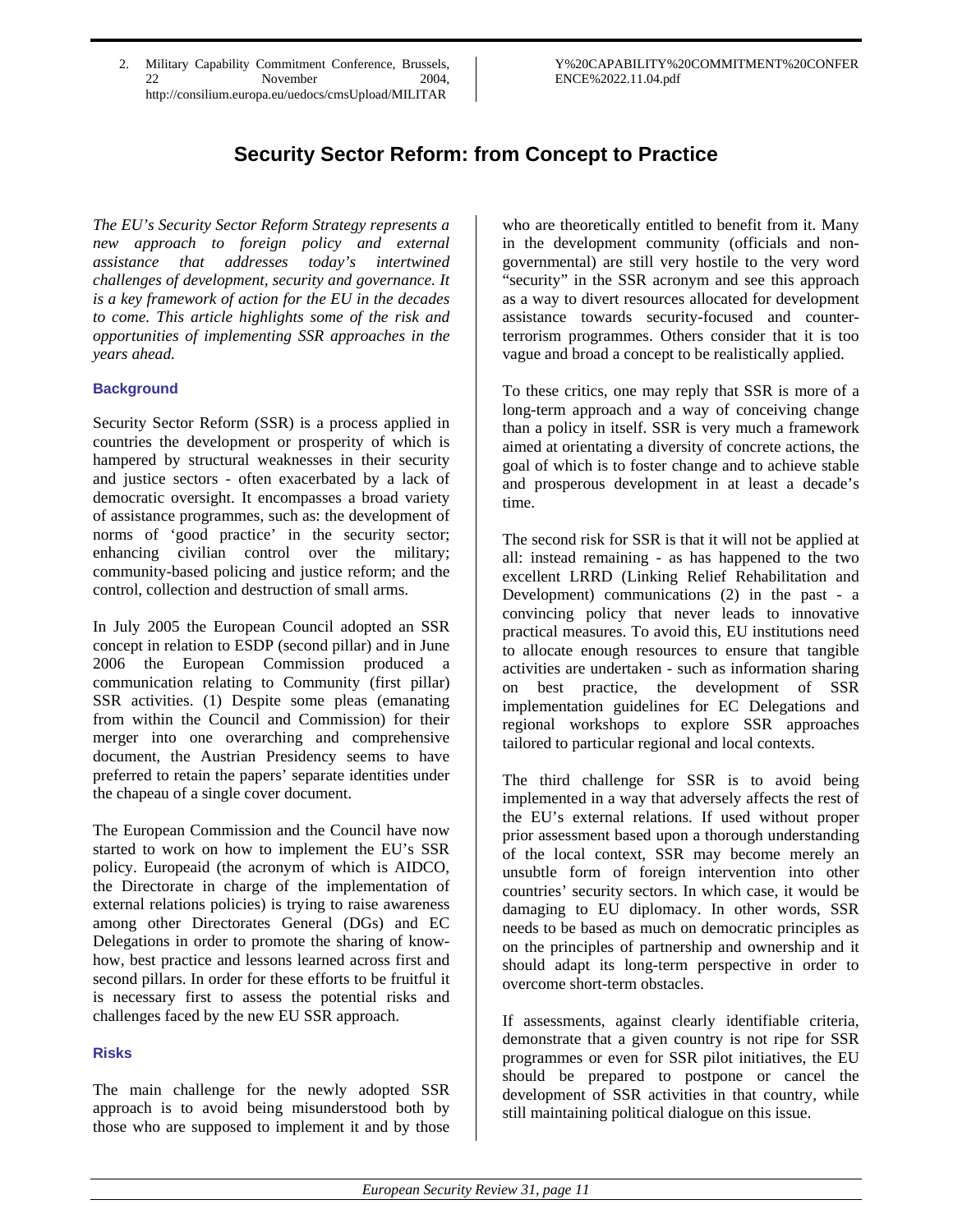The final challenge confronting SSR implementers may well be practical - related to the lack of appropriate internal procedures to provide guidance to EC Delegations, and also to bottlenecks in the recruitment of SSR experts by Member States. The latter problem has already been identified by the EU institutions and is currently being addressed - but there will be no quick fix.

Member States and EU institutions need to identify innovative ways of increasing the number of SSR experts - such as closer partnerships with NGOs and think-tanks involved in development, conflict prevention, peacebuilding and crisis response. More generally, the EU needs to rely on internal existing and potential SSR 'champions' in the institutions and Member States, whose task will be to convince their colleagues and other potential stakeholders that the EU is capable of, and should be fully self-confident about, intervening in areas at the fringes of the development and security sectors.

## **Opportunities**

Despite scepticism, the new SSR strategy provides the EU with a formidable tool to engage in groundbreaking initiatives worldwide. A balanced approach is required, between effectiveness and accountability, with an efficient and democratic security sector operating in harmony with successful development. This corresponds to the basic requirements usually expressed by those affected by the problems of fragile situations. (3)

Through its long-term engagement and commitment to work for safer and fairer communities - without provoking conflict or violating the ethos of democratic security governance - the EU's SSR approach offers an alternative to conservative US security visions.

Another advantage of SSR is that it is politically demanding and focuses on very tangible results such as crime statistics, usage of arms, weapons injuries, financial data etc. This allows the EU to go beyond the good intentions expressed in recent strategies.

Many observers and practitioners in developing countries (4) have pointed to a lack of partnership in SSR programmes. This could be addressed through the development of 'bottom-up' participatory approaches that include not only state officials but also non-state actors.

The lack of ownership by those who are meant to benefit from SSR programmes can be tackled through targeted initiatives in the most promising sub-sectors (police, penitentiary, criminal law, borders security) and through thematic entry points (small arms, health, women, humanitarian aid, infrastructure) where local actors will help to broker change. This will enable such progressive groups and individuals to become drivers for change, and thereby strengthen their role in society.

Another key added value of SSR is that it provides an explicit framework within which one can address causes of instability by supporting dialogue and cooperation between security and non-security stakeholders in any given context. SSR allows the EU to strengthen state structures (a key challenge in fragile states) while balancing their power by developing oversight and accountability mechanisms, thereby also contributing to greater long-term stability.

By encompassing many practices and ways of dealing with security, development and governance, SSR makes it possible for the EU to have a major impact worldwide. Implementing SSR will therefore imply another shift in development assistance by considering the potential impact these new approaches may have on other sectors at regional, national and local levels.

## **Way Forward**

For the EU, SSR represents a new approach to foreign policy and external assistance that addresses today's intertwined challenges of development, security and governance. It is a key framework of action for the EU in the decades to come and an alternative means of addressing development/security prolematiques, compared to US practices in the 'war on terror'.

A new generation of SSR implementers is on the rise. They will come from different backgrounds and countries - military, civilian, diplomatic, development, humanitarian, official or non-governmental. They will need tailored training on how to assess and develop programmes and how to combine the diversity of EU tools and financial mechanisms into coherent SSR initiatives. They will have to develop indicators for successful SSR programmes and identify criteria for choosing good "entry points".

SSR implementers will need to share their expertise and know-how within the framework of an EU SSR network already in the making. In country, they will have to ensure strong interactions between EC Delegations and Brussels Headquarters. For the EU, the timing for implementing the SSR strategy is good. The budgetary programming exercise for 2007-2013 is starting and there is room for some innovative synergies between security and development approaches and implementers.

SSR is highly relevant in many countries where the EU is already a key donor and it enjoys strong political backing from the Member States. NGOs that have competent staff and skills are ready to assist the EU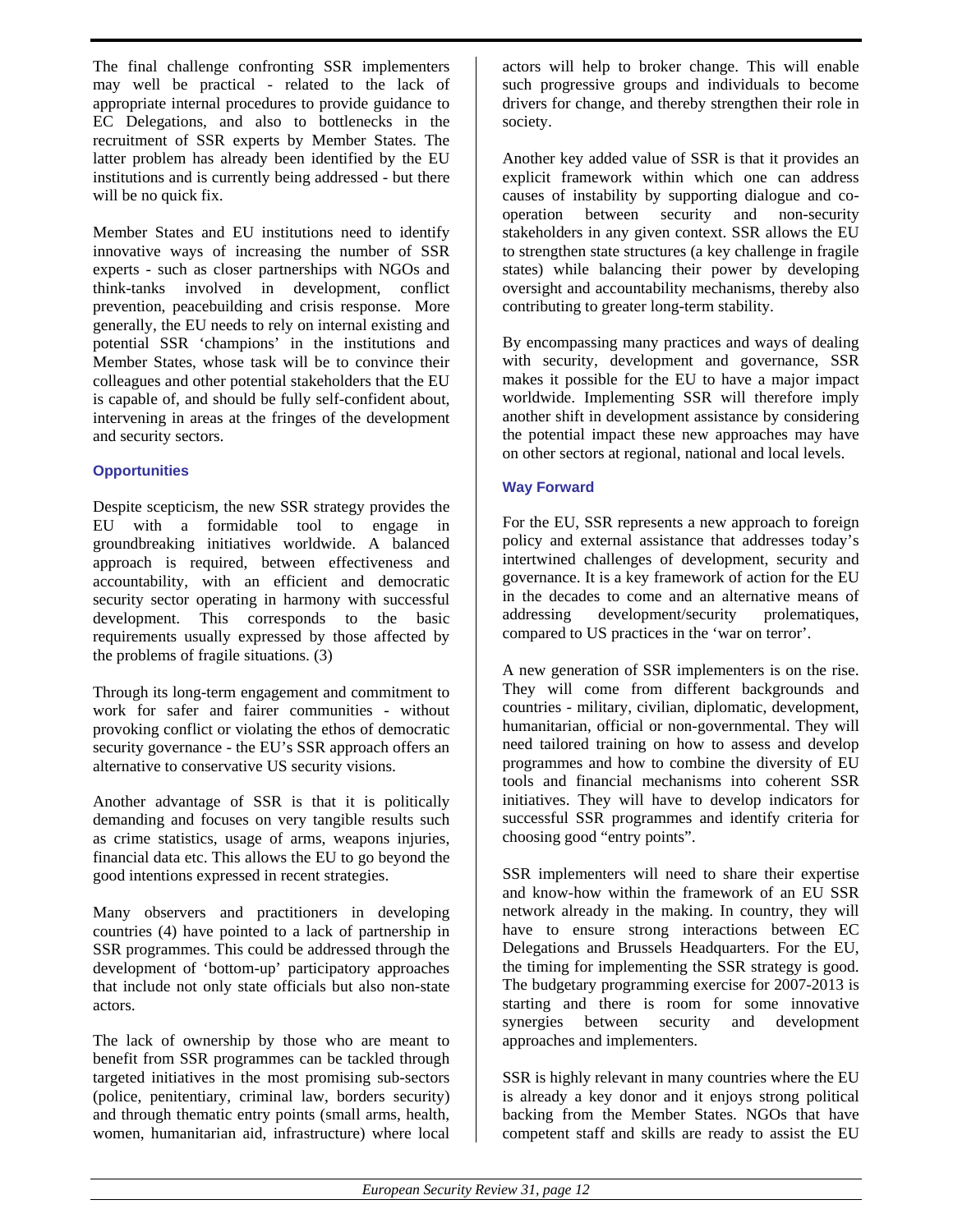institutions to raise awareness of SSR and to launch effective SSR initiatives where appropriate.

#### *Damien Helly (Saferworld)*

1. Damien Helly, 'Developing an EU strategy for Security Sector Reform', *European Security Review*, No 28, February 2006.

## **Aceh Peace Process - Update**

The mandate of the Aceh Monitoring Mission (AMM) ends on 15 December this year; at which point the 36 international monitors currently deployed in the field will leave the region.  $(1)$ 

Broadly speaking, the AMM is considered a successful example of the EU's capacity to export peace and security abroad. The Mission's Chief of Staff, Justin Davis, recently declared that the peace process in Aceh is solid and there is no fear of its foreseeable collapse. He justified the Mission's end both by the security situation in the field and by the fact that the EU has not been requested to stay longer. (2) Recent positive statements from the Free Aceh Movement (GAM) and Indonesian Government tend to support this view. Over the next few months the GAM will transform itself from an armed movement into a political party, and the Indonesian Government is committed to approve a law that will facilitate this (Law on Political Parties).

Four days before the Mission's end, the Acehnese held local elections. An EU observation mission comprising about 80 personnel financed through the European Instrument for Democracy and Human Rights (EIDHR) of the European Commission and headed by Glyn Ford MEP - monitored the election process.

Nevertheless, some local civil society groups have expressed major concerns about the solidity and the sustainability of the peace process. Faisal Hadi, Executive Director of the Aceh Coalition of Human Rights NGOs, recently described the region as still characterised by social and religious tensions among the population, and added that after 30 years of conflict, mutual trust still needs to be built and the mentality of people needs more time to change. (3)

In particular, the process of reintegration of former GAM combatants remains highly sensitive. Even though the disarmament and demobilisation process was perceived as having been successfully completed at the beginning of 2006, the reintegration phase is still ongoing and many doubts have been advanced concerning its effectiveness and sustainability.

- 2. COM (1996) 153 final and COM/2001/153/FINAL.
- 3. See Saferworld small arms and human security surveys on www.saferworld.org.uk as well as Crisis Group reports on www.crisisgroup.org.
- 4. Debates during the EC/UK Presidency Saferworld Seminar on SSR, 28 November 2005.

#### The recognition that 'handing in arms doesn't mean becoming a civilian' (4) goes hand-in-hand with major concerns about the effective distribution of the benefits emanating from the reintegration programme. Concerns have been expressed that this programme seems designed to address political requirements more than the real needs of former combatants and victims of the conflict.

However, various EU representatives have clearly stated that the end of the AMM does not mean the end of the EU's engagement in the region. Although the AMM was a short ESDP mission with a limited mandate, the European Commission work to consolidate peace and stability in Aceh - particularly through assistance to governance, elections, reintegration, and police and justice reform - will carry on. The technical office (called 'Europa House') that it established in Banda Aceh to supervise this work, along with the post-tsunami reconstruction process, will continue to function. Indeed, at some time in the future its mandate could be expanded to include sensitive issues like human rights and gender, which have yet to be properly addressed in the peace process.

The mechanisms established in the Memorandum of Understanding between the Indonesian Government and the GAM, signed on 15 August 2005, to address human rights and reconciliation issues – the Truth and Reconciliation Committee and the Human Rights Court - still face great obstacles in carrying out their tasks. There are major concerns about the effective protection of human rights of all citizens in the region, and of women in particular, after the international monitors depart. Specifically, the future implementation of Sharia law could seriously threaten the condition of Acehnese women.

In fact, one of the most important lessons that can be learned from the EU mission in Aceh is that human rights and gender have to be mainstreamed in every future EU operation, and that civil society and gender groups must be involved in the planning and implementation phase from the beginning.